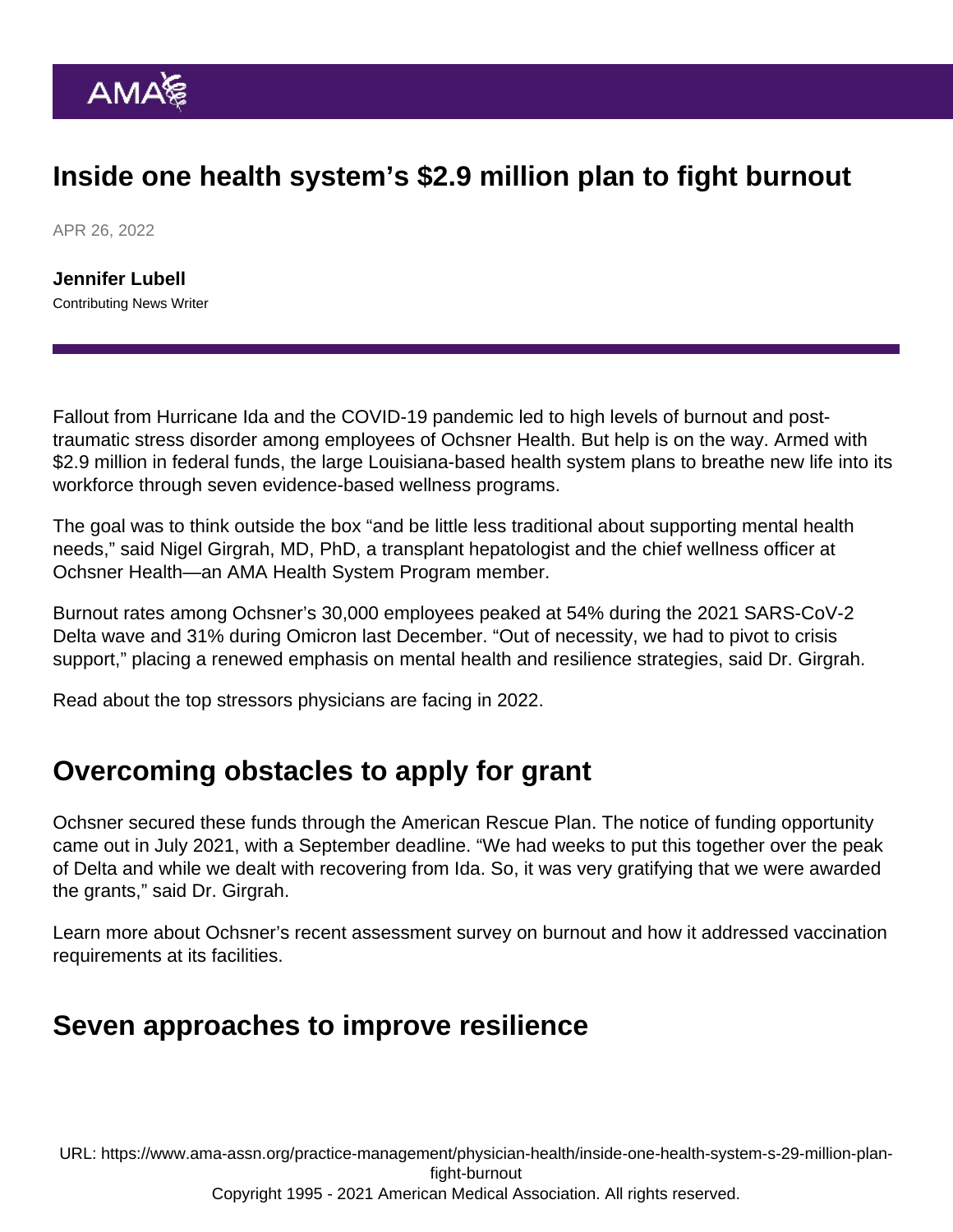Ochsner will use the funds over three years to support these seven evidence-based or evidenceinformed solutions.

Johnson & Johnson Resilience Training: Aims to protect mental and physical health of employees and ensure delivery of optimal care to patients.

Personal Leadership Program (PLP): Supports senior leaders, physicians, and nonphysician clinicians in personal and professional wellness and growth.

Penn Resilience Program and PERMA Workshops: Equips employees with practical skills they can apply each day to navigate adversity and thrive in challenging environments.

Institute for Healthcare Improvement (IHI) Coaching: Supports nurses, improving their well-being and resiliency in difficult circumstances.

Cabana by Even Health: "Cabanas" allow staff to share their challenges, successes and strategies for addressing concerns with providers across the county.

Schwartz Rounds: Offer health professionals a regularly scheduled time to discuss the social and emotional issues they face in caring for patients and families.

Employee assistance program: Counsels employees on family or marriage conflicts, job stress, financial worries, dependence on alcohol or drugs, depression, loss of a loved one, parenting concerns, and other issues.

## Homing in on nurses, front-line employees

Ochsner is specifically engaging nurses with these initiatives, said Dr. Girgrah.

"I don't think you could have a strategy around well-being for physicians that doesn't start to look at the nursing workforce. Burnout in that area is existential to everything we do as a health system," he said. IHI's nursing support program for front-line nurses and nursing leaders will initiate this year.

Through Cabana, people can create avatars of themselves, disguise their voices and take part in group therapy sessions led by a licensed behavioral health specialist.

"We were doing this pre-pandemic, but the grant allows us to move from a beta site to full implementation," said Dr. Girgrah.

URL: [https://www.ama-assn.org/practice-management/physician-health/inside-one-health-system-s-29-million-plan](https://www.ama-assn.org/practice-management/physician-health/inside-one-health-system-s-29-million-plan-fight-burnout)[fight-burnout](https://www.ama-assn.org/practice-management/physician-health/inside-one-health-system-s-29-million-plan-fight-burnout)